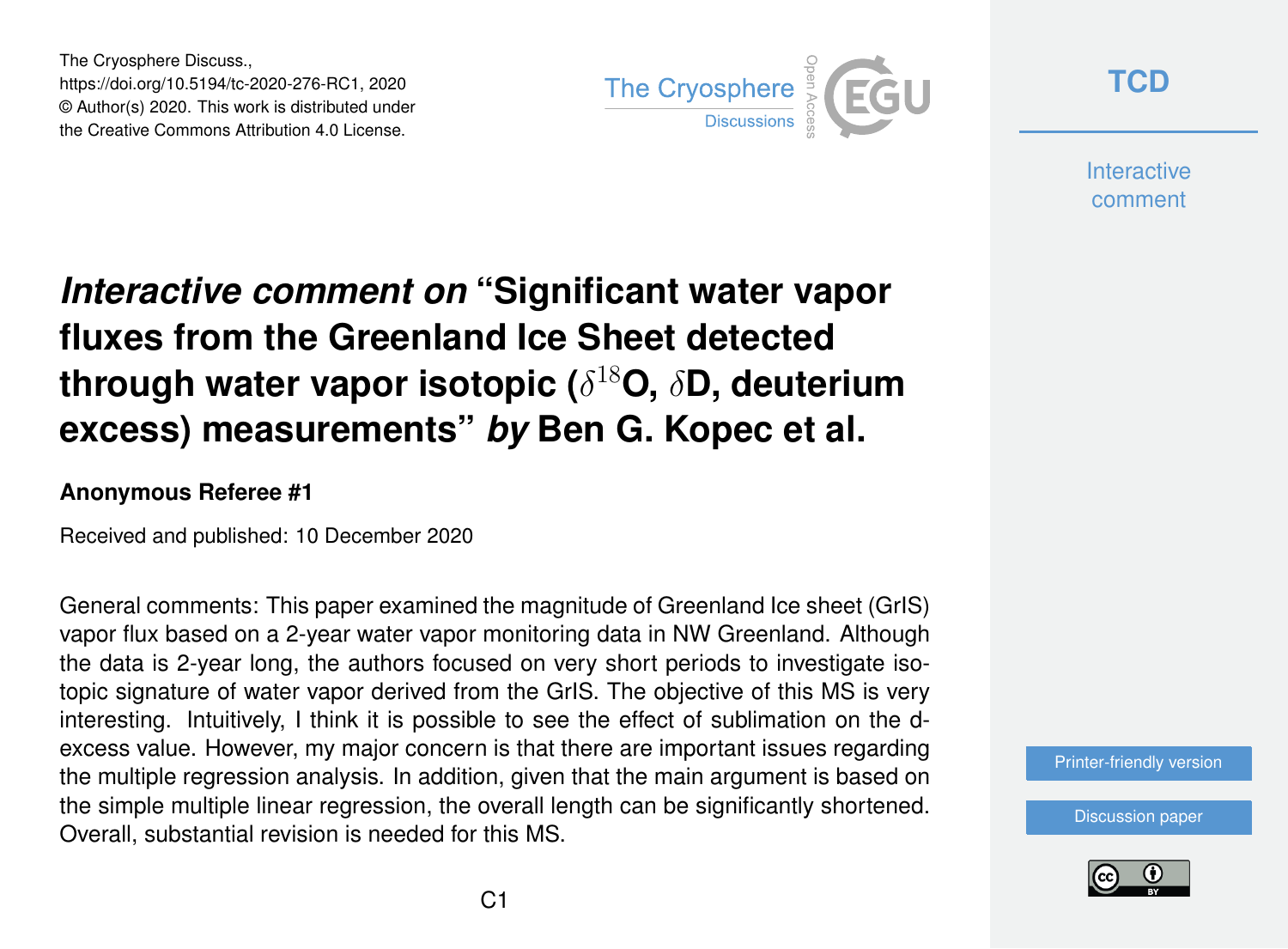(1) Interpretation of multiple linear regression (Figure 5 and Supplementary figure): The two major variables, humidity and wind-speed are not independent. Those two factors seem to be negatively correlated (i.e., lower humidity under higher wind as generally expected). Thus, the correlation of d-excess vs wind-speed (or vs humidity) may be an apparent correlation without physical mechanism. Generally, multiple regression itself is difficult to apply such situation because of "multicollinearity".

(2) For the regression analysis are based on humidity and windspeed data from THU\_L site. Logically, the humidity and wind-speed data in moisture source area should be used. Such data would be obtained by using backward trajectory analysis or other methods. At least, the authors prove that the THU L data is essentially similar to those of moisture source area.

(3) As described in Section 4.1, the d-excess vs wind-speed relation is complicated. But in general, the relationship is expected to be a non-linear form (Merlivat and Jouzel, 1979).Thus, I don't understand why the author expect a linear relationship between dexcess and wind-speed. In section 4.1, the author noted that ". . .we anticipate wind speed to have a dominant effect where higher wind speeds cause higher d-excess values whether that is a direct or indirect influence.". I cannot understand the logic of this paragraph. Maybe katabatic wind influence d-excess, but why indirect mechanism results in the linear relationship of d-excess and wind-speed?

Specific comments L167. "A station less than 1 km north" > please specify the distance (i.e., 850 m).

L191-192. "The sublimation source area is likely larger than the melt extent.."> It is often unclear how to separate "sublimation" and "evaporation" for the entire MS. Maybe the d-excess signal you observed is from "evaporation" from melted ice rather than enhanced sublimation.

L.441 "This effect is reduced to 4x greater by including.."> 4 times? The meaning of "reduced to 4 times greater" is not clear.

**[TCD](https://tc.copernicus.org/preprints/)**

**Interactive** comment

[Printer-friendly version](https://tc.copernicus.org/preprints/tc-2020-276/tc-2020-276-RC1-print.pdf)

[Discussion paper](https://tc.copernicus.org/preprints/tc-2020-276)